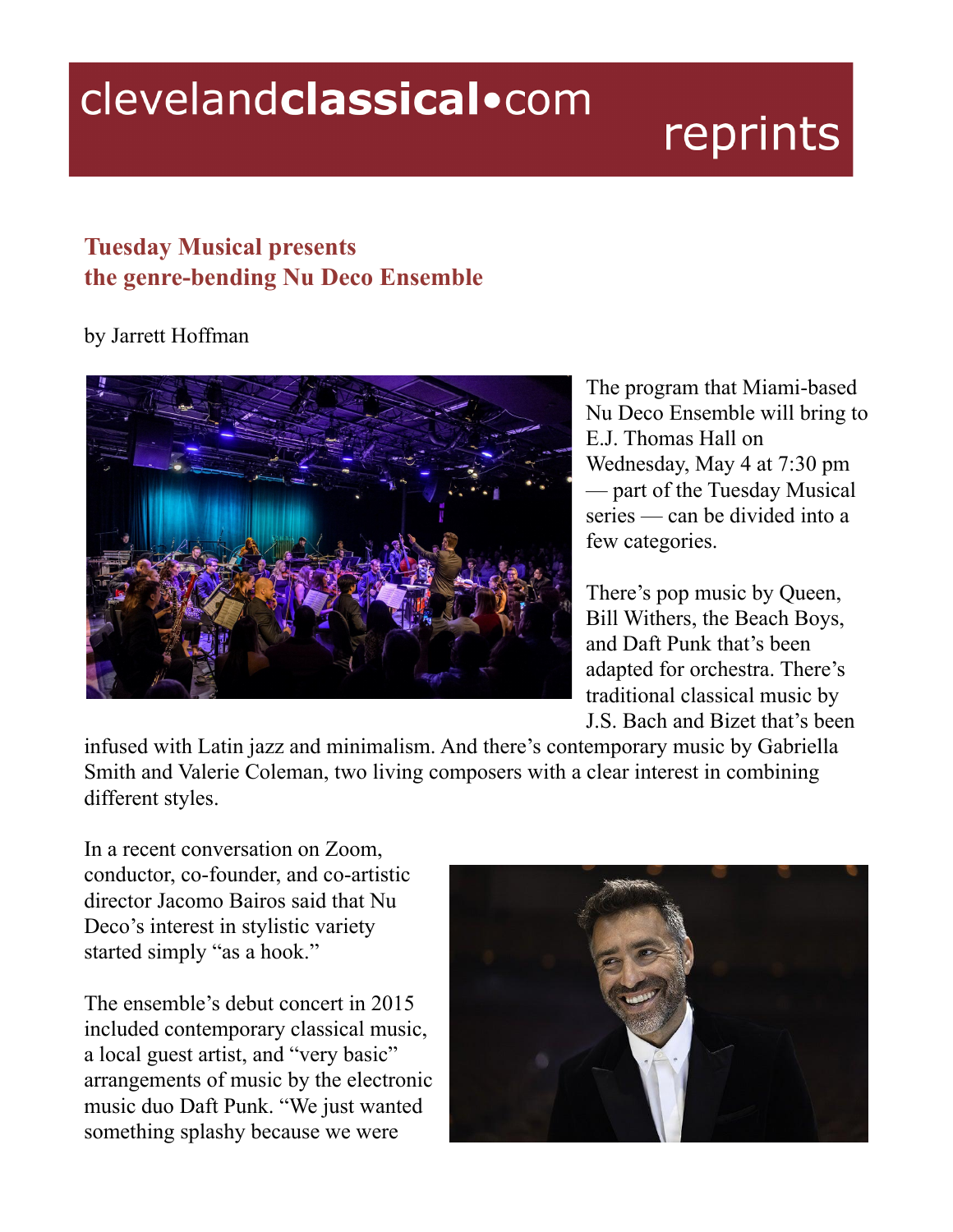starting this contemporary ensemble, and we wanted to get people in Miami interested," Bairos said.

It immediately became clear that their programming accomplished something deeper. "We had older people in the audience, traditional symphony-goers, who came up to us and said, 'Wow, that Daft Punk piece was really cool,'" the conductor recalled. "And then we had younger people, who came because of the Daft Punk, who said to us, 'Wow, those living composers are really cool.'

"All these access points came together and created this place where different people in the community — so many different music lovers — could come together. So we knew we were onto something."



As time went on, the group's melding of pop and classical became more and more sophisticated, Bairos said. That was a credit to his fellow co-founder and co-artistic director Sam Hyken, whom he met when they were both principal musicians in the Singapore Symphony. "We were both expats, both brass players, both Juilliard grads," Bairos said, "and we built this really strong bond."

Since then, of course, Bairos has taken up the baton — an ambition that he shared with Hyken one morning in Singapore, having dreamt about it the night before. And Hyken's career has grown to encompass not only performing but also producing, arranging, and composing.

Speaking of which, Hyken is not the ensemble's only talent with a pen in his hand and a sheet of staff paper in front of him. At a certain point, Nu Deco members Aaron Lebos (guitar), Armando Lopez (drums), and Jason Matthews (keyboard) expressed interest in that side of things, and Hyken brought them aboard. "They started doing this collective arranging, which added a lot of depth," Bairos said.

As for traditional classical music, the program begins with a famous work by Bach, with a modern twist. "The *Toccata and Fugue* has been arranged by many, many people," Bairos said — and that list includes Sam Hyken. "This is our version, and we thought it would be fun to Miami-fy it with a little bit of mambo action."